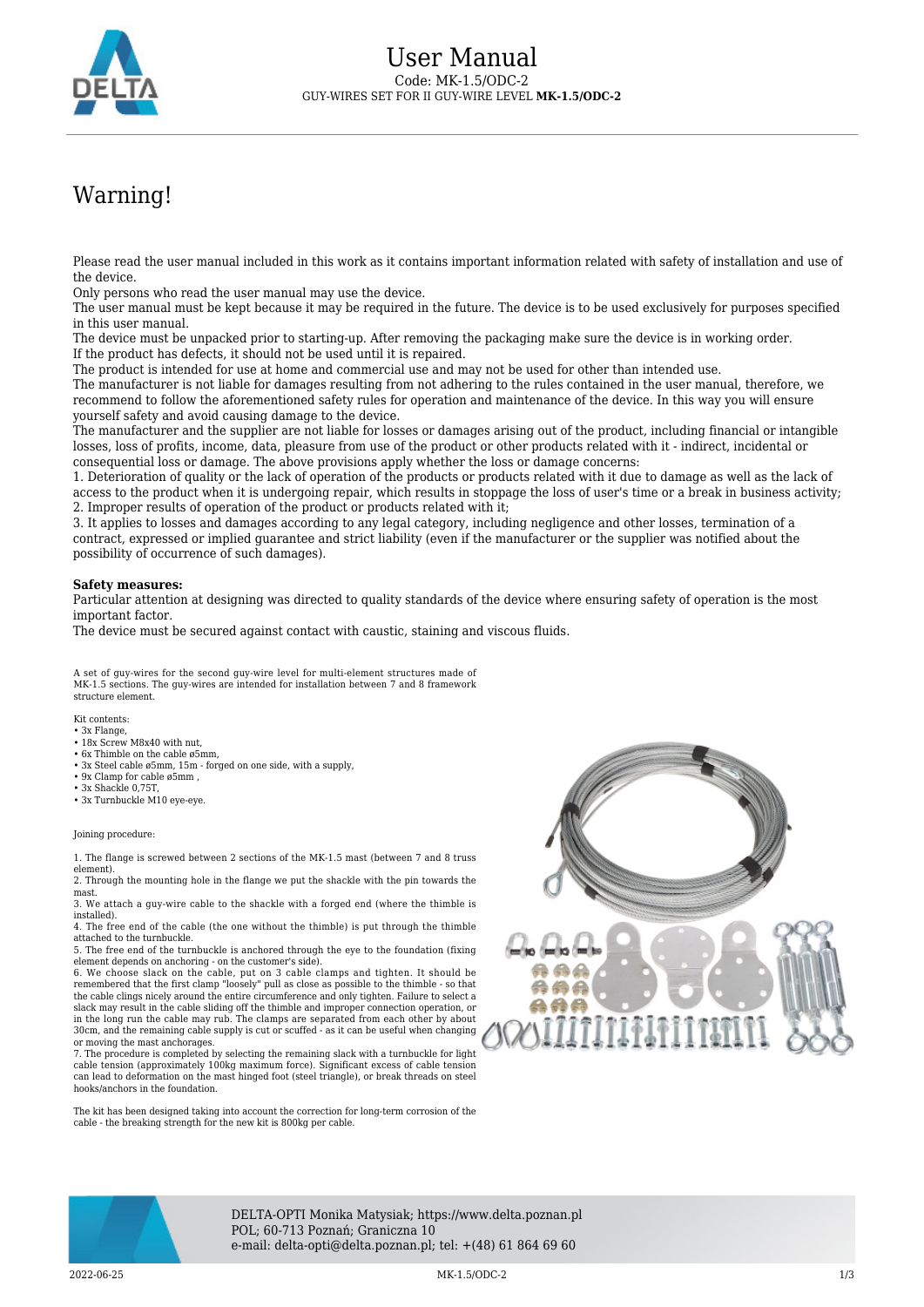

## User Manual Code: MK-1.5/ODC-2 GUY-WIRES SET FOR II GUY-WIRE LEVEL **MK-1.5/ODC-2**

| Application:          | MK-1.5            |
|-----------------------|-------------------|
| Line length:          | 3 x 15 m          |
| Line diameter:        | $5 \text{ mm}$    |
| Flange thickness:     | $8 \text{ mm}$    |
| Weight:               | $6.45 \text{ kg}$ |
| Manufacturer / Brand: | <b>DELTA</b>      |
| Guarantee:            | 3 years           |

Flanges for attaching guy-wires between mast sections:



Steel cables:



Mounting accessories:



DELTA-OPTI Monika Matysiak; https://www.delta.poznan.pl POL; 60-713 Poznań; Graniczna 10 e-mail: delta-opti@delta.poznan.pl; tel: +(48) 61 864 69 60

2022-06-25 MK-1.5/ODC-2 2/3